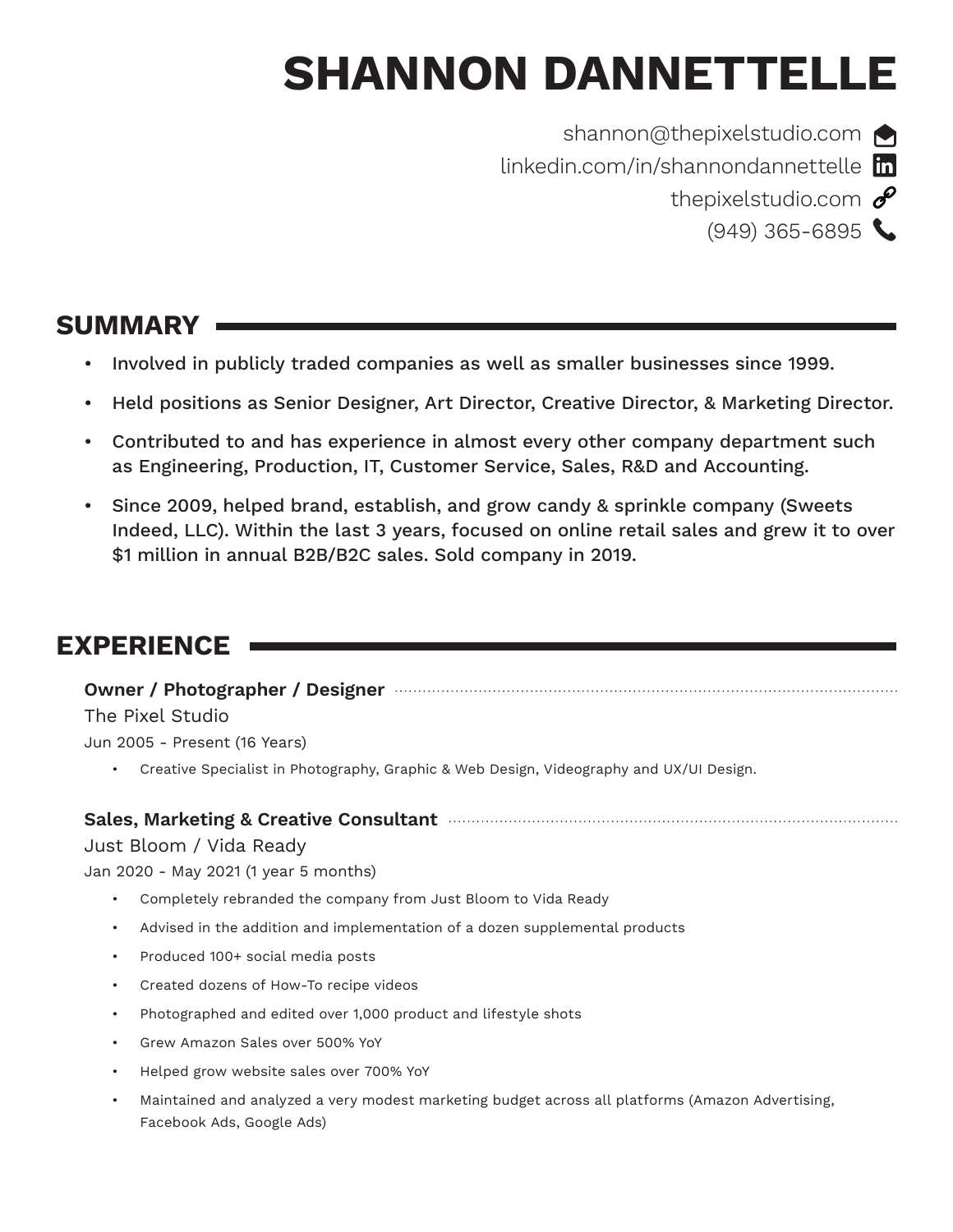## **Director of Retail Sales, Creative, and Marketing**

#### Sweets Indeed

#### Aug 2009 - Aug 2019 (10 years)

Combined Role of Creative Director and Online Retail Sales Admin.

#### ACCOMPLISHMENTS:

- In 2 years, created an Amazon presence and brought annual Amazon sales to over a half million dollars.
- Established all branding and outward facing presence via 4 Sales Channels (Etsy, Amazon, Walmart, Shopify) and Social Media accounts.
- Created all graphics & web design, as well as all major product and lifestyle photography & videography.

#### DUTIES:

- Created and managed company and product branding
- Designed & created all product packaging, brochures, videos, PPTs, sales materials & social media
- Photographed all products for listings and social media
- Designed trade show booths specific for each show
- Supervised 3 sales channels (Shopify, Etsy, Amazon)
- Daily supervision & budgeting of Advertising campaigns for Amazon, Google Ads, and Facebook Ads
- Content creation and implementation of Product Listings on all Sales Channels
- Handling of Customer Relations via all 3 sales channels
- Assisted in product sales at dozens of trade shows

#### **Creative Director**

#### BIOLASE, Inc.

May 2012 - Sep 2013 (1 year 5 months)

- Supervised and designed ALL logos, collateral, newsletters, annual reports, newspaper, magazine ads, brochures, posters, mailers, trade show booths and more.
- Designed and helped develop UX/UI for the company's Dental Lasers.
- Composed and edited 100+ videos for Trade Shows, Customer Service, Training and Web.
- Collaborated with and supervised writers, artists, photographers and other professionals.
- Prepared dozens of dynamic interactive presentations.
- Maintained ALL Company and Product Branding.
- Created and developed seasonal marketing campaigns in partnership with Marketing Director.
- Directed and supervised 20+ photo shoots and video shoots.
- Managed up to 10 person staff of video, web and print designers (internal and external)

#### **Graphic Designer**

#### Balboa Water Group

Mar 2008 - Sep 2009 (1 year 7 months)

- Designed over 100 projects, web sites, main pages, UIs, and logos.
- Prepared dozens of presentations for small and wide audiences using PowerPoint, Flash and AcrobatPDF.